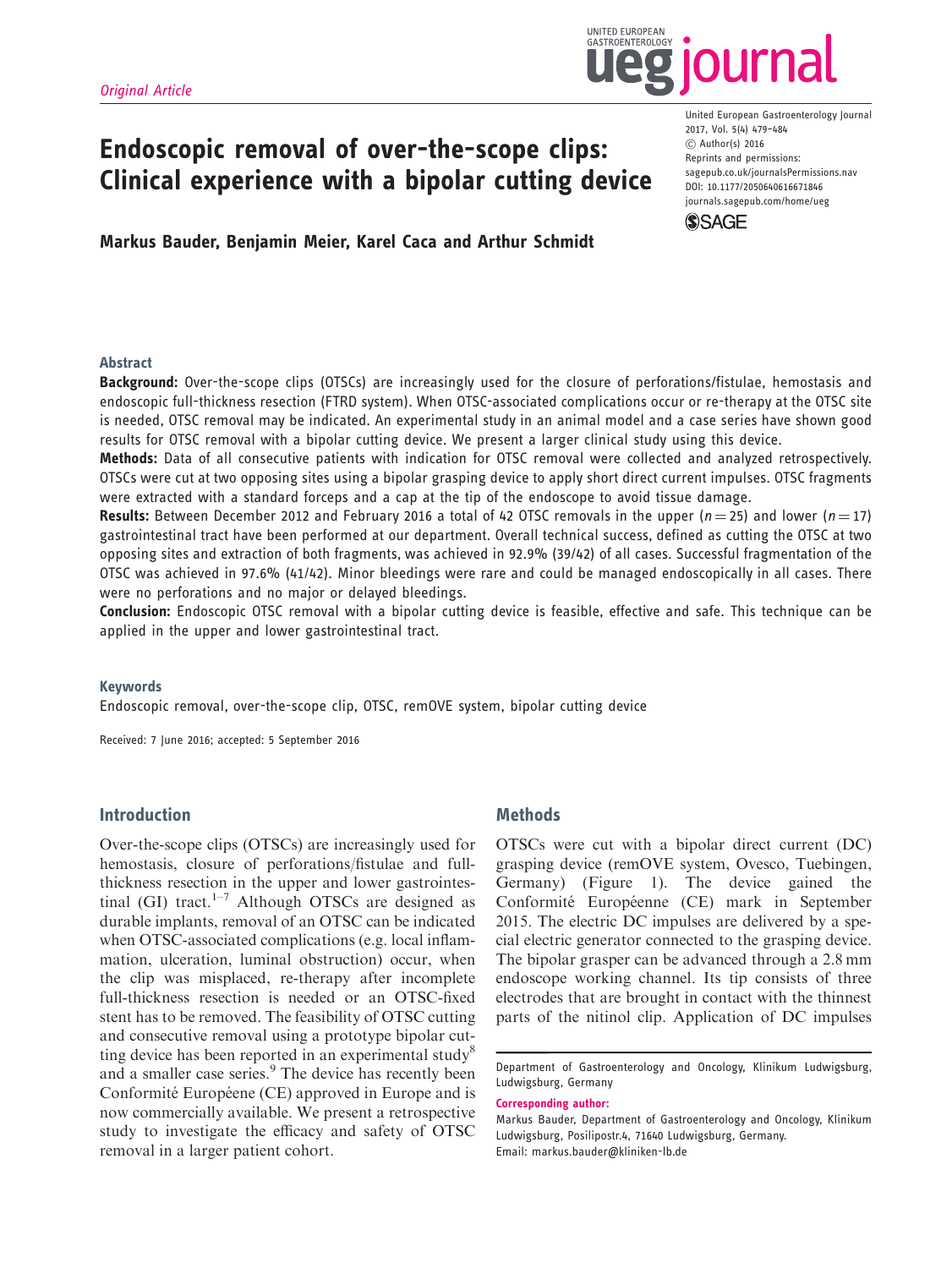

Figure 1. The remOVE system grasping the frame of an over-thescope clip (with permission from Ovesco Endoscopy, Tuebingen, Germany).



Figure 2. Schematic illustration of an over-the-scope clip (OTSC) removal. (a) The grasper of the bipolar cutting device getting hold of the OTSC nitinol frame. (b) After having cut one side, the OTSC has to be cut on the opposing side. (c) Both fragments can be retracted from the tissue. (d) A plastic cap is used to safely extract the fragments.

then selectively heat up and melt the nitinol. As soon as the clip is cut or the contact to the nitinol is lost during the cutting process, an integrated safety feature automatically stops the current flow. The OTSCs are cut at two opposing sites (Figure 2). In the next step the OTSC fragments are extracted from the tissue with a standard forceps. For extraction of the fragments out of the patient, a cap at the tip of the endoscope was used to avoid tissue damage (Figure 3).

After approval of our institutional review board (IRB approval number 2016-0617, ethics committee of Regionale Kliniken Holding (RKH)), data were collected and analyzed retrospectively. The primary endpoint was overall success defined as successful OTSC fragmentation (cutting at two opposing sites) and extraction of both fragments. As secondary endpoints complications and procedure time were analyzed. Procedure time was defined as the time span between start and end of propofol administration as indicated in the sedation protocols.

### **Results**

Between December 2012 and February 2016 a total of 42 OTSC removals in the upper  $(n=25)$  and lower  $(n = 17)$  GI tract have been performed at our department. Patient characteristics and indications are shown in Table 1.

Successful fragmentation of the OTSC was achieved in 97.6% (41/42). Overall technical success, defined as cutting the OTSC at two opposing sites and extraction of both fragments, was achieved in 92.9% (39/42) of all cases. The mean procedure time was 47 minutes (range 25–100 minutes) in the upper GI tract and 58 minutes (range 40–75 minutes) in the lower GI tract.

In five cases the OTSC had been completely or partially overgrown by hyperplastic tissue (Figure 4). Mean time of OTSC in situ did not significantly differ in those cases compared to all other cases (104 days vs. 99 days). Localization was duodenum in two cases, coecum, ascending colon and sigmoid colon. Nevertheless complete removal of the OTSC was managed in two of five cases after removal of hyperplastic tissue with a standard snare (ascending colon and sigmoid colon). Cutting current was applied for resection. Complications did not occur in those cases. In the other three cases, removal of the OTSC was not successful. In one case, it was possible to cut the clip in the coecum at two opposite sides; however, the fragments could not be mobilized because of deep ingrowth into the colonic wall. In this case removal of the clip had been planned to inspect the resection site and take biopsies after fullthickness resection of an adenoma at the base of the appendix with the FTRD system (Ovesco Endoscopy). Biopsies taken from adjacent tissue did not show recurrence of the adenoma, so no further therapy was scheduled. In a case of an OTSC causing duodenal stenosis the clip was successfully cut, but only one fragment could be extracted. Duodenal passage was restored by resection of granulation tissue with a standard snare. A second duodenal OTSC, which had been placed to close a perforation after endoscopic mucosal resection (EMR) of a duodenal adenoma, could be cut on only one side, so mobilization was not possible and biopsies had to be taken from the surrounding tissue. Since biopsies revealed recurrence of the adenoma, pancreas-sparing duodenectomy was performed.

After OTSC removal immediate minor bleeding at the former OTSC site occurred in four cases (4/42, 9.5%). Hemostasis was endoscopically achieved by application of hemoclips and injection of diluted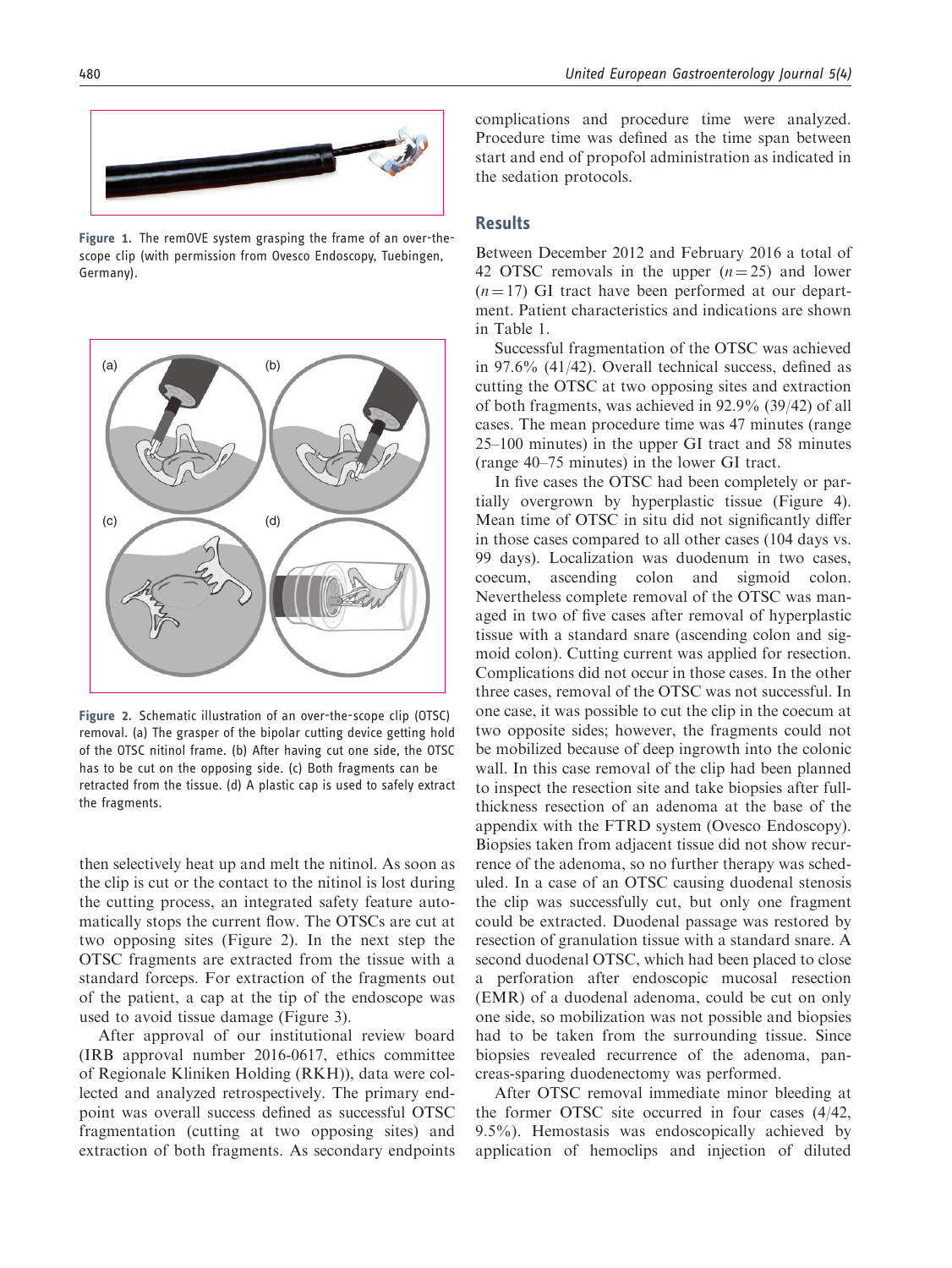

Figure 3. Removal of an OTSC. (a) OTSC in the ascending colon. (b) The grasper has been brought in contact with the nitinol frame of the OTSC. (c) The nitinol frame has been cut on one side. (d) The OTSC frame has been cut on two opposing sides. (e) Extraction of the first fragment. (f) Local inspection after extraction of both fragments. OTSC: over-the-scope clip.

| <b>Patients</b>                                   |                |
|---------------------------------------------------|----------------|
| Number of patients, n                             | 42             |
| Male, n                                           | 28             |
| Female, n                                         | 14             |
| Age, mean (range), years                          | $65(35-89)$    |
| <b>OTSC</b> site                                  |                |
| Upper GI tract                                    | 25             |
| Esophagus                                         | 6              |
| Gastric antrum                                    | 5              |
| Pylorus                                           | $\overline{3}$ |
| Duodenum                                          | 11             |
| Lower GI-tract                                    | 17             |
| Coecum                                            | 10             |
| Ascending colon                                   | 3              |
| Sigmoid colon                                     | $\overline{2}$ |
| Rectum                                            | $\overline{2}$ |
| <b>Indication for OTSC removal</b>                |                |
| Re-biopsy/-therapy after full-thickness resection | 22             |
| Dysphagia/stenosis (only upper GI tract)          | 9              |
| Abdominal pain                                    | $\frac{1}{2}$  |
| Misplaced clip                                    | $\frac{1}{2}$  |
| Clip-associated local ulceration                  | $\overline{2}$ |
| Removal of OTSC-fixed esophageal stent            | $\overline{1}$ |
| Time of OTSC in situ, mean (range), days          | $99(1-469)$    |
|                                                   |                |

Table 1. Patient characteristics and indications for OTSC removal.

OTSC: over-the-scope clip; GI: gastrointestinal.

suprarenine in all cases. There was no delayed and no major bleeding. There were no perforations. During electrocardiogram monitoring no cardiac arrhythmia during clip cutting was observed. Outcome and complication data are summarized in Table 2.

# **Discussion**

OTSC removal using a special grasping device with DC impulses has been shown to be feasible in a small case series.<sup>9</sup> Our data obtained from a larger cohort further confirm that this method is effective and safe with an overall technical success of 92.9% (39/42) and minor adverse events in 9.5% (4/42).

Although there are no data on natural history of OTSCs, more than 70% of all FTRD clips spontaneously detach from the colonic wall within three months after full-thickness resection (WALL RESECT Study, presentation, Digestive Disease Week (DDW)  $2016^{10}$ ). Time to OTSC dislodgement may depend on the amount of tissue grasped and the clip location. In some cases OTSCs may durably remain in situ. The removal of an OTSC may be necessary when clip-associated complications occur (e.g. localized ulceration, inflammation, luminal obstruction). Furthermore, the removal of an OTSC is indicated after incomplete full-thickness resection for further endoscopic therapy or surveillance. In case of misplaced clips or planned extraction of stents fixed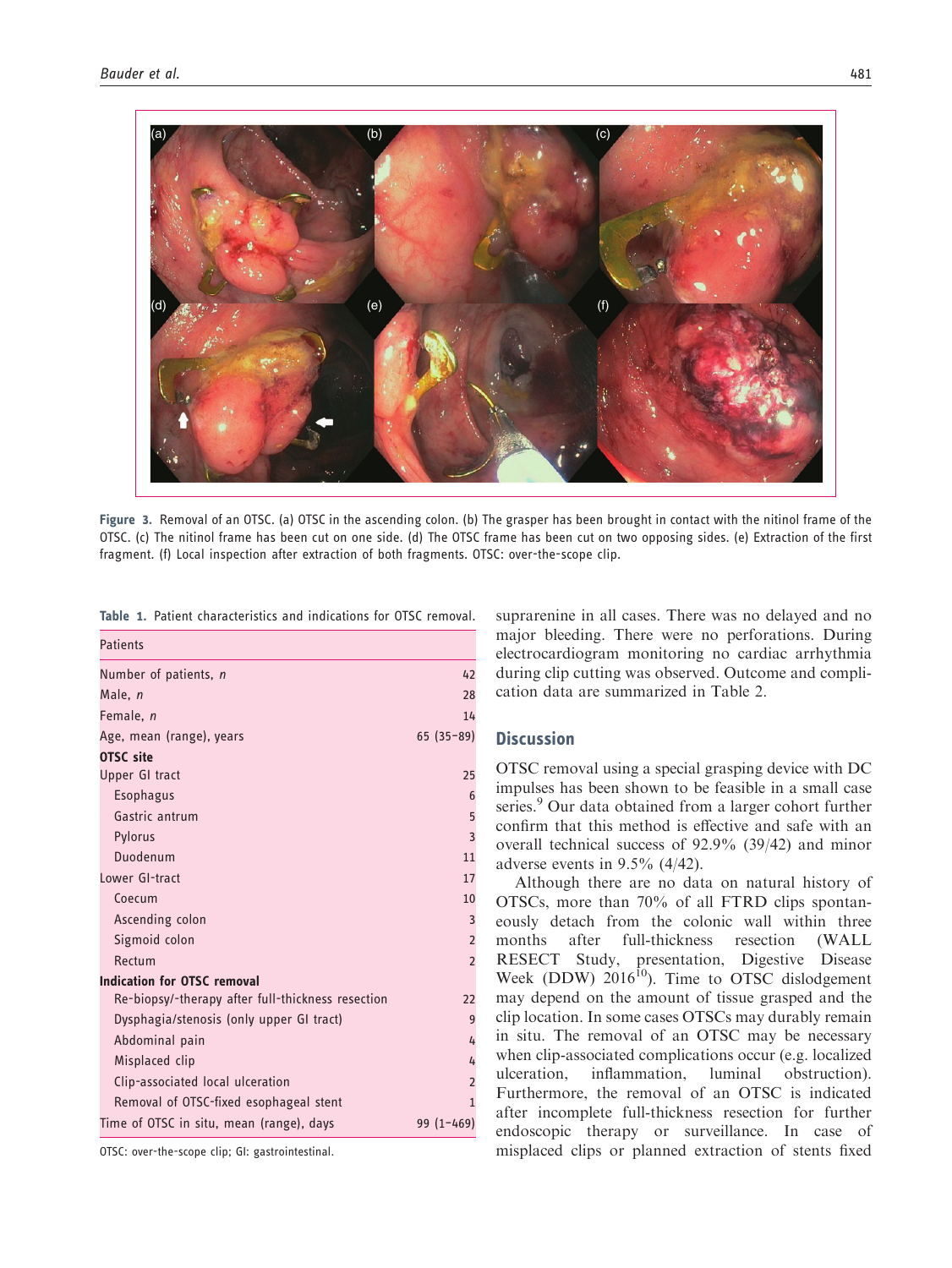

Figure 4. (a) Example of an OTSC in the duodenum partially overgrown by hyperplastic tissue. (b) It was possible to cut the nitinol frame of the OTSC on two opposing sides, but only one fragment could be mobilized. OTSC: over-the-scope clip.

Table 2. Outcome and complications.

| Success rates |                                       |               |  |  |
|---------------|---------------------------------------|---------------|--|--|
|               | Cutting of OTSC at two opposing sites | 41/42 (97.6%) |  |  |
|               | Extraction of all OTSC fragments      | 39/42 (92.9%) |  |  |
|               | Overall success                       | 39/42 (92.9%) |  |  |
|               | Complications                         |               |  |  |
|               | Minor bleedings                       | $4/42$ (9.5%) |  |  |
|               | Major bleedings                       | $0/42(0\%)$   |  |  |
|               | Delayed bleedings                     | 0/42(0%)      |  |  |
|               | Perforations                          | 0/42(0%)      |  |  |
|               |                                       |               |  |  |

OTSC: over-the-scope clip.

by an OTSC, clip removal is also indicated.<sup>9,11</sup> Because of the upcoming widespread use of the FTRD device (Ovesco, Germany) and growing use of OTSCs in various indications, there may be an increase in the number of cases requiring OTSC removal in the future.

Difficulties in clip removal may occur in the following situations. Compared to other OTSCs the nitinol structure of the modified OTSC used with the FTRD system is somewhat thicker. Consequently it may take more time to melt FTRD clips. However, in our study the times for FTRD removal compared to OTSC removal in this study were comparable (54 minutes vs. 49 minutes). Possibly the aspects described below have more influence on difficulty than the thickness of the nitinol structure. There are no further data available comparing OTSC and FTRD clip removal.

OTSC removal may also be complicated by partial or complete ingrowth into the GI wall. Removal of granulation tissue may be needed prior to clip cutting in those cases. Theoretically, ingrowth or overgrowth of the clips may depend on the length of time the OTSC is in place. However, in our study the mean time of the OTSC being in place did not differ between overgrown OTSCs and all other OTSCs.

Furthermore, difficulties may occur when OTSCs are located at sites that limit mobility of the endoscope and the grasper such as the upper and lower duodenal knee and the colonic flexures. In this study the longest time (100 minutes) was needed for the removal of an OTSC in the descending duodenum. It was difficult to grasp and cut one OTSC site because of the localization near the upper duodenal knee. After successful removal of both clip fragments, a minor bleeding had to be stopped.

It has to be mentioned that procedure time had to be defined as the time span between the start and end of propofol administration because of the retrospective design of this study. The points of time when the cutting device was introduced into the GI tract and when the fragments had been successfully extracted could not be determined in many cases retrospectively. This may result in an overestimation of procedure time in some cases since additional proceedings such as re-biopsies or re-therapies could not be distinguished from the process of cutting and extracting the OTSC. This study is limited by its retrospective and monocentric design. Although the number of cases presented is restricted by the novelty of the technique, it still exceeds by far the number of cases published for the alternative techniques described below.

Several techniques for OTSC removal have been proposed. Neumann and colleagues published a technique based on guidewire cannulation of the small oval hole in the jaw of the OTSC.<sup>12</sup> After cannulation, they removed the clip by pulling on the wire. In this ex vivo animal study, the overall success rate to remove the clips was as low as 53.3% because the oval hole could not be cannulated in four out of 12 cases. In all cases with successful cannulation the removal of the clip was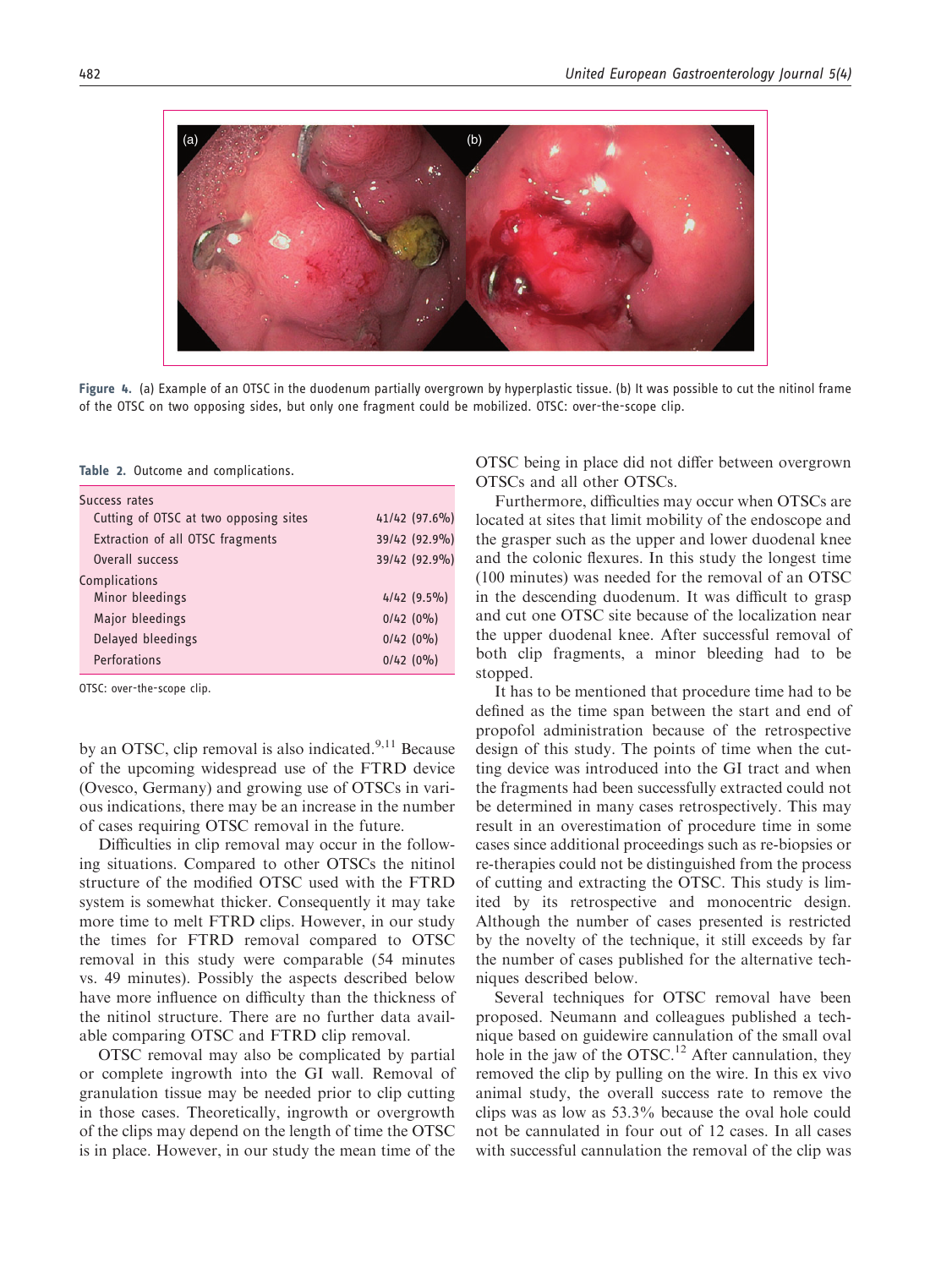also successful. Given this low success rate, this technique may be feasible only in selected cases with visibility of the oval hole. Another concern may be that the clip is removed in a closed position, which may result in tissue damage, bleeding or even perforation. Arezzo and colleagues suggested cooling down the OTSC to lower the mechanical resistance of the nitinol frame prior to its extraction by a standard grasping forceps.<sup>13</sup> This was achieved by flushing the nitinol with ice-cold normal saline for one minute and gently pulling the OTSC out of the wall as soon as it is deformable. Although this is a very interesting and potentially safe approach, there are currently no larger series confirming efficacy of this method. One major concern could be that the surrounding tissue may quickly warm up the nitinol again, which would lead to a rapid change to its stiff state again. In contrast, when a cutting technique is used, the endoscopist has enough time to grasp and remove the clip from the tissue once the nitinol is successfully cut.

Another proposal was the removal of the OTSC by dissection of the tissue at the base of the clip in EMR or endoscopic submucosal dissection (ESD) technique.<sup>14</sup> This was successful in two cases. In a case series investigating OTSC-fixed esophageal stents, OTSC was removed in six cases after creating a fluid cushion underneath its base by submucosal injection, followed by dissection or EMR.<sup>15</sup> OTSC removal was feasible without any complications in both case series, but available data are limited to a few patients. Both EMR and ESD are limited to superficially placed clips and may harbor a higher risk of bleeding or even perforation as both methods are more invasive than the use of the bipolar cutting device.

Similar to the technique described in this case series, the use of an argon plasma beamer or Nd:YAG laser to cut an OTSC is based on heating up and melting the nitinol of the OTSC.<sup>11</sup> The Nd:YAG laser was effective and safe in three cases of OTSC removal. However, there may be a risk of thermal damage in case of accidental approach of the surrounding tissue. In contrast to the Nd:YAG laser and the argon plasma beamer, the generator of the bipolar cutting device is provided with an auto-stop function that immediately stops current flow after losing contact with the nitinol structure. This may reduce the probability of local complications. Moreover, the necessary instrumentation may not be widely available, whereas the Ovesco remOVE system was exclusively developed for this indication and is commercially available.

Compared to those techniques, the use of the bipolar cutting device for OTSC removal has been demonstrated to be effective with a high success rate of 92.9% and to be safe in a larger number of cases. Furthermore, it is now widely available in Europe.

In conclusion OTSC fragmentation and removal with the novel bipolar cutting device is effective and safe in the upper and lower GI tract.

#### Declaration of conflicting interests

None declared.

## Funding

The Department of Gastroenterology and Oncology has received financial support from Ovesco Endoscopy to conduct a multicenter study investigating therapy of recurrent gastrointestinal bleeding with over-the-scope clips and to conduct a HemoPill pilot study.

#### References

- 1. Mönkemüller K, Peter S, Toshniwal J, et al. Multipurpose use of the 'bear claw' (over-the-scope-clip system) to treat endoluminal gastrointestinal disorders. Dig Endosc 2014; 26: 350–357.
- 2. Wedi E, Gonzalez S, Menke D, et al. One hundred and one over-the-scope-clip applications for severe gastrointestinal bleeding, leaks and fistulas. World J Gastroenterol 2016; 22: 1844–1853.
- 3. Weiland T, Fehlker M, Gottwald T, et al. Performance of the OTSC system in the endoscopic closure of iatrogenic gastrointestinal perforations: A systematic review. Surg Endosc 2013; 27: 2258–2274.
- 4. Schurr MO, Baur FE, Krautwald M, et al. Endoscopic full-thickness resection and clip defect closure in the colon with the new FTRD system: Experimental study. Surg Endosc 2015; 29: 2434–2441.
- 5. Schmidt A, Bauerfeind P, Gubler C, et al. Endoscopic full-thickness resection in the colorectum with a novel over-the-scope device: First experience. Endoscopy 2015; 47: 719–725.
- 6. Schmidt A, Meier B, Cahyadi O, et al. Duodenal endoscopic full-thickness resection (with video). Gastrointest Endosc 2015; 82: 728–733.
- 7. Bauder M, Schmidt A and Caca K. Non-exposure, device-assisted endoscopic full-thickness resection. Gastrointest Endosc Clin N Am 2016; 26: 297–312.
- 8. Schostek S, Ho CN, Melbert M, et al. DC current pulses for OTSC clip fragmentation: Technology and experimental study. Surg Endosc 2015; 29: 2418–2422.
- 9. Schmidt A, Riecken B, Damm M, et al. Endoscopic removal of over-the-scope clips using a novel cutting device: A retrospective case series. Endoscopy 2014; 46: 762–766.
- 10. Schmidt AR, Meining A, Birk M, et al. Abstract No. 54: Endoscopic full-thickness resection in the colorectum using an over-the-scope device—Interim results of a prospective multicenter study. Gastrointest Endosc 2016; 83(Suppl): AB119.
- 11. Fähndrich M, Sandmann M and Heike M. Removal of over the scope clips (OTSC) with an Nd:YAG Laser. Z Gastroenterol 2011; 49: 579–583.
- 12. Neumann H, Diebel H, Mönkemüller K, et al. Description of a new, endoscopic technique to remove